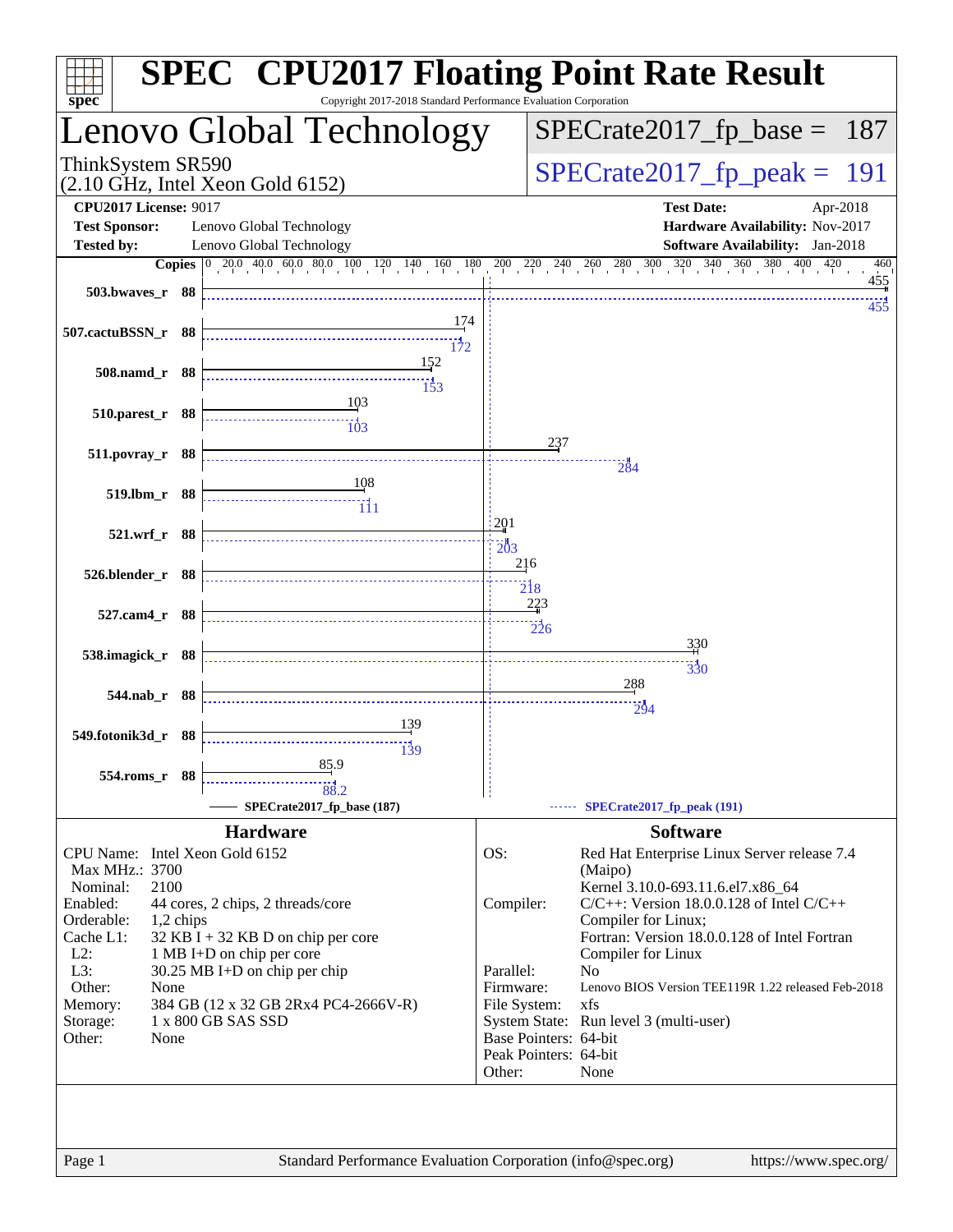

Copyright 2017-2018 Standard Performance Evaluation Corporation

## Lenovo Global Technology

(2.10 GHz, Intel Xeon Gold 6152)

ThinkSystem SR590<br>  $(2.10 \text{ GHz})$  Intel Xeon Gold 6152)

[SPECrate2017\\_fp\\_base =](http://www.spec.org/auto/cpu2017/Docs/result-fields.html#SPECrate2017fpbase) 187

**[Test Sponsor:](http://www.spec.org/auto/cpu2017/Docs/result-fields.html#TestSponsor)** Lenovo Global Technology **[Hardware Availability:](http://www.spec.org/auto/cpu2017/Docs/result-fields.html#HardwareAvailability)** Nov-2017 **[Tested by:](http://www.spec.org/auto/cpu2017/Docs/result-fields.html#Testedby)** Lenovo Global Technology **[Software Availability:](http://www.spec.org/auto/cpu2017/Docs/result-fields.html#SoftwareAvailability)** Jan-2018

**[CPU2017 License:](http://www.spec.org/auto/cpu2017/Docs/result-fields.html#CPU2017License)** 9017 **[Test Date:](http://www.spec.org/auto/cpu2017/Docs/result-fields.html#TestDate)** Apr-2018

#### **[Results Table](http://www.spec.org/auto/cpu2017/Docs/result-fields.html#ResultsTable)**

|                           | <b>Base</b>   |                |            |                |       | <b>Peak</b>    |            |               |                |              |                |              |                |              |
|---------------------------|---------------|----------------|------------|----------------|-------|----------------|------------|---------------|----------------|--------------|----------------|--------------|----------------|--------------|
| <b>Benchmark</b>          | <b>Copies</b> | <b>Seconds</b> | Ratio      | <b>Seconds</b> | Ratio | <b>Seconds</b> | Ratio      | <b>Copies</b> | <b>Seconds</b> | <b>Ratio</b> | <b>Seconds</b> | <b>Ratio</b> | <b>Seconds</b> | <b>Ratio</b> |
| 503.bwayes_r              | 88            | 1938           | 455        | 1941           | 455   | 1933           | 457        | 88            | 1938           | 455          | 1935           | 456          | 1938           | 455          |
| 507.cactuBSSN r           | 88            | 639            | 174        | 639            | 174   | 639            | 174        | 88            | 648            | <u>172</u>   | 647            | 172          | 648            | 172          |
| $508$ .namd $r$           | 88            | 549            | 152        | 549            | 152   | 550            | 152        | 88            | 545            | 153          | 544            | 154          | 545            | <b>153</b>   |
| $510.parest_r$            | 88            | 2224           | 103        | 2229           | 103   | 2228           | 103        | 88            | 2231           | 103          | 2227           | 103          | 2231           | <b>103</b>   |
| 511.povray_r              | 88            | 867            | 237        | 865            | 238   | 867            | 237        | 88            | 724            | 284          | 722            | 284          | 726            | 283          |
| 519.lbm r                 | 88            | 862            | 108        | 863            | 107   | 862            | 108        | 88            | 836            | 111          | 838            | 111          | 836            | <u>111</u>   |
| $521$ .wrf r              | 88            | 979            | <b>201</b> | 976            | 202   | 983            | 200        | 88            | 969            | 203          | 971            | 203          | 975            | 202          |
| 526.blender r             | 88            | 621            | 216        | 622            | 215   | 622            | 216        | 88            | 614            | 218          | 614            | 218          | 613            | 219          |
| 527.cam4 r                | 88            | 691            | 223        | 686            | 224   | 689            | 223        | 88            | 682            | 226          | 682            | 226          | 681            | 226          |
| 538.imagick_r             | 88            | 669            | 327        | 663            | 330   | 664            | <b>330</b> | 88            | 664            | 330          | 664            | 330          | 664            | 330          |
| $544$ .nab_r              | 88            | 515            | 288        | 514            | 288   | 515            | 288        | 88            | 502            | 295          | 503            | 294          | 504            | 294          |
| 549.fotonik3d r           | 88            | 2470           | 139        | 2469           | 139   | 2470           | <u>139</u> | 88            | 2470           | 139          | 2469           | 139          | 2470           | <u>139</u>   |
| $554$ .roms $r$           | 88            | 1627           | 85.9       | 1626           | 86.0  | 1628           | 85.9       | 88            | 1584           | 88.3         | 1585           | 88.2         | 1588           | 88.1         |
| $SPECrate2017_fp\_base =$ |               |                | 187        |                |       |                |            |               |                |              |                |              |                |              |

**[SPECrate2017\\_fp\\_peak =](http://www.spec.org/auto/cpu2017/Docs/result-fields.html#SPECrate2017fppeak) 191**

Results appear in the [order in which they were run.](http://www.spec.org/auto/cpu2017/Docs/result-fields.html#RunOrder) Bold underlined text [indicates a median measurement.](http://www.spec.org/auto/cpu2017/Docs/result-fields.html#Median)

#### **[Submit Notes](http://www.spec.org/auto/cpu2017/Docs/result-fields.html#SubmitNotes)**

 The numactl mechanism was used to bind copies to processors. The config file option 'submit' was used to generate numactl commands to bind each copy to a specific processor. For details, please see the config file.

#### **[Operating System Notes](http://www.spec.org/auto/cpu2017/Docs/result-fields.html#OperatingSystemNotes)**

Stack size set to unlimited using "ulimit -s unlimited"

#### **[General Notes](http://www.spec.org/auto/cpu2017/Docs/result-fields.html#GeneralNotes)**

Environment variables set by runcpu before the start of the run: LD\_LIBRARY\_PATH = "/home/cpu2017.1.0.2.ic18.0/lib/ia32:/home/cpu2017.1.0.2.ic18.0/lib/intel64" LD\_LIBRARY\_PATH = "\$LD\_LIBRARY\_PATH:/home/cpu2017.1.0.2.ic18.0/je5.0.1-32:/home/cpu2017.1.0.2.ic18.0/je5.0.1-64" Binaries compiled on a system with 1x Intel Core i7-4790 CPU + 32GB RAM memory using Redhat Enterprise Linux 7.4 Transparent Huge Pages enabled by default Prior to runcpu invocation Filesystem page cache synced and cleared with: sync; echo 3> /proc/sys/vm/drop\_caches runcpu command invoked through numactl i.e.: numactl --interleave=all runcpu <etc> Yes: The test sponsor attests, as of date of publication, that CVE-2017-5754 (Meltdown) is mitigated in the system as tested and documented.

**(Continued on next page)**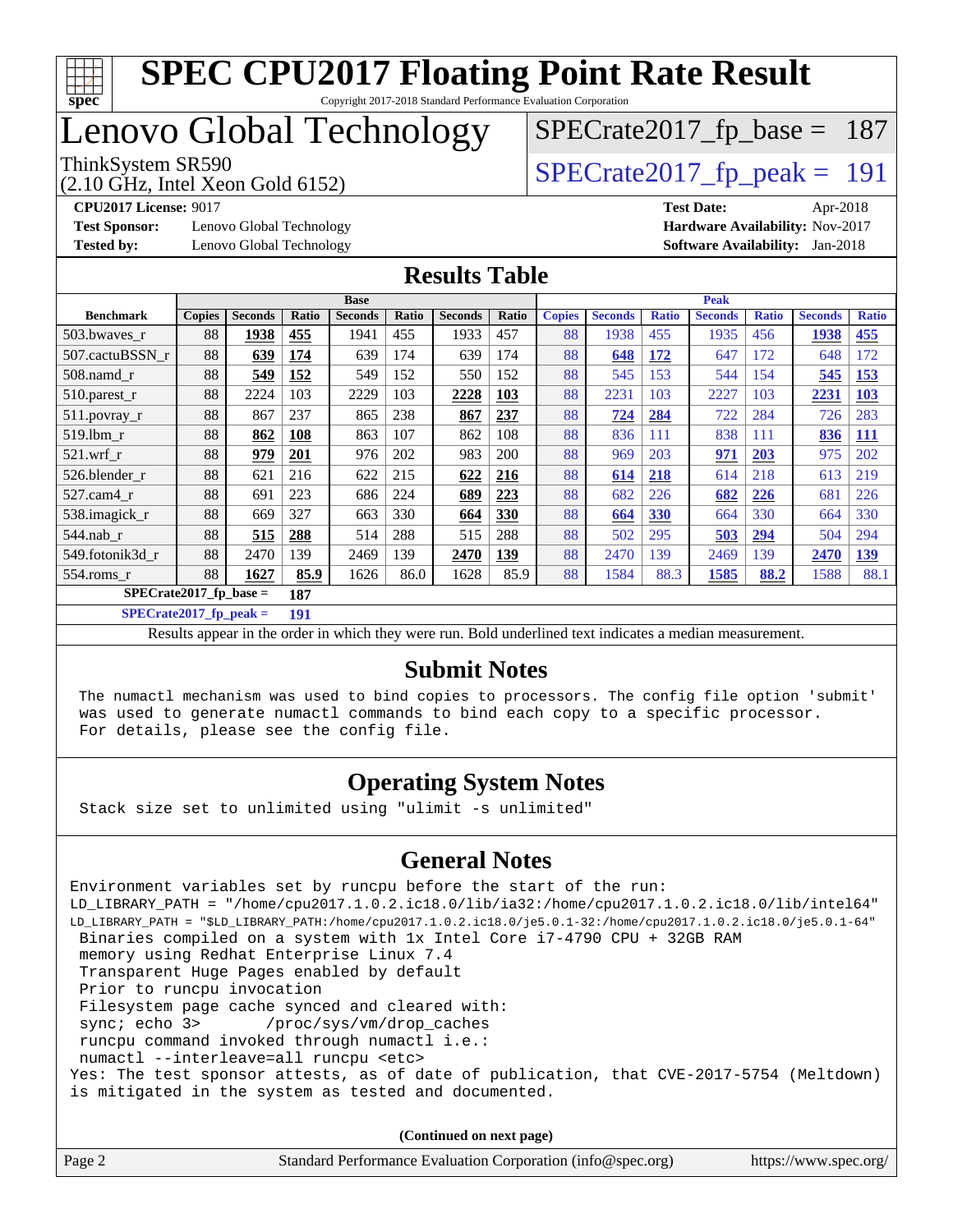

Copyright 2017-2018 Standard Performance Evaluation Corporation

### Lenovo Global Technology

 $SPECTate2017_fp\_peak = 191$ 

[SPECrate2017\\_fp\\_base =](http://www.spec.org/auto/cpu2017/Docs/result-fields.html#SPECrate2017fpbase) 187

(2.10 GHz, Intel Xeon Gold 6152)

**[Test Sponsor:](http://www.spec.org/auto/cpu2017/Docs/result-fields.html#TestSponsor)** Lenovo Global Technology **[Hardware Availability:](http://www.spec.org/auto/cpu2017/Docs/result-fields.html#HardwareAvailability)** Nov-2017 **[Tested by:](http://www.spec.org/auto/cpu2017/Docs/result-fields.html#Testedby)** Lenovo Global Technology **[Software Availability:](http://www.spec.org/auto/cpu2017/Docs/result-fields.html#SoftwareAvailability)** Jan-2018

**[CPU2017 License:](http://www.spec.org/auto/cpu2017/Docs/result-fields.html#CPU2017License)** 9017 **[Test Date:](http://www.spec.org/auto/cpu2017/Docs/result-fields.html#TestDate)** Apr-2018

#### **[General Notes \(Continued\)](http://www.spec.org/auto/cpu2017/Docs/result-fields.html#GeneralNotes)**

Yes: The test sponsor attests, as of date of publication, that CVE-2017-5753 (Spectre variant 1) is mitigated in the system as tested and documented. Yes: The test sponsor attests, as of date of publication, that CVE-2017-5715 (Spectre variant 2) is mitigated in the system as tested and documented.

#### **[Platform Notes](http://www.spec.org/auto/cpu2017/Docs/result-fields.html#PlatformNotes)**

Page 3 Standard Performance Evaluation Corporation [\(info@spec.org\)](mailto:info@spec.org) <https://www.spec.org/> BIOS configuration: Choose Operating Mode set to Maximum Performance DCU Streamer Prefetcher set to Disable MONITORMWAIT set to Enable SNC set to Enable Stale AtoS set to Enable LLC dead line alloc set to Disable Sysinfo program /home/cpu2017.1.0.2.ic18.0/bin/sysinfo Rev: r5797 of 2017-06-14 96c45e4568ad54c135fd618bcc091c0f running on sr590-1 Fri Apr 20 22:25:03 2018 SUT (System Under Test) info as seen by some common utilities. For more information on this section, see <https://www.spec.org/cpu2017/Docs/config.html#sysinfo> From /proc/cpuinfo model name : Intel(R) Xeon(R) Gold 6152 CPU @ 2.10GHz 2 "physical id"s (chips) 88 "processors" cores, siblings (Caution: counting these is hw and system dependent. The following excerpts from /proc/cpuinfo might not be reliable. Use with caution.) cpu cores : 22 siblings : 44 physical 0: cores 0 1 2 3 4 5 8 9 10 11 12 16 17 18 19 20 21 24 25 26 27 28 physical 1: cores 0 1 2 3 4 5 8 9 10 11 12 16 17 18 19 20 21 24 25 26 27 28 From lscpu: Architecture: x86\_64 CPU op-mode(s): 32-bit, 64-bit Byte Order: Little Endian  $CPU(s):$  88 On-line CPU(s) list: 0-87 Thread(s) per core: 2 Core(s) per socket: 22 Socket(s): 2 NUMA node(s): 4 Vendor ID: GenuineIntel CPU family: 6 Model: 85 **(Continued on next page)**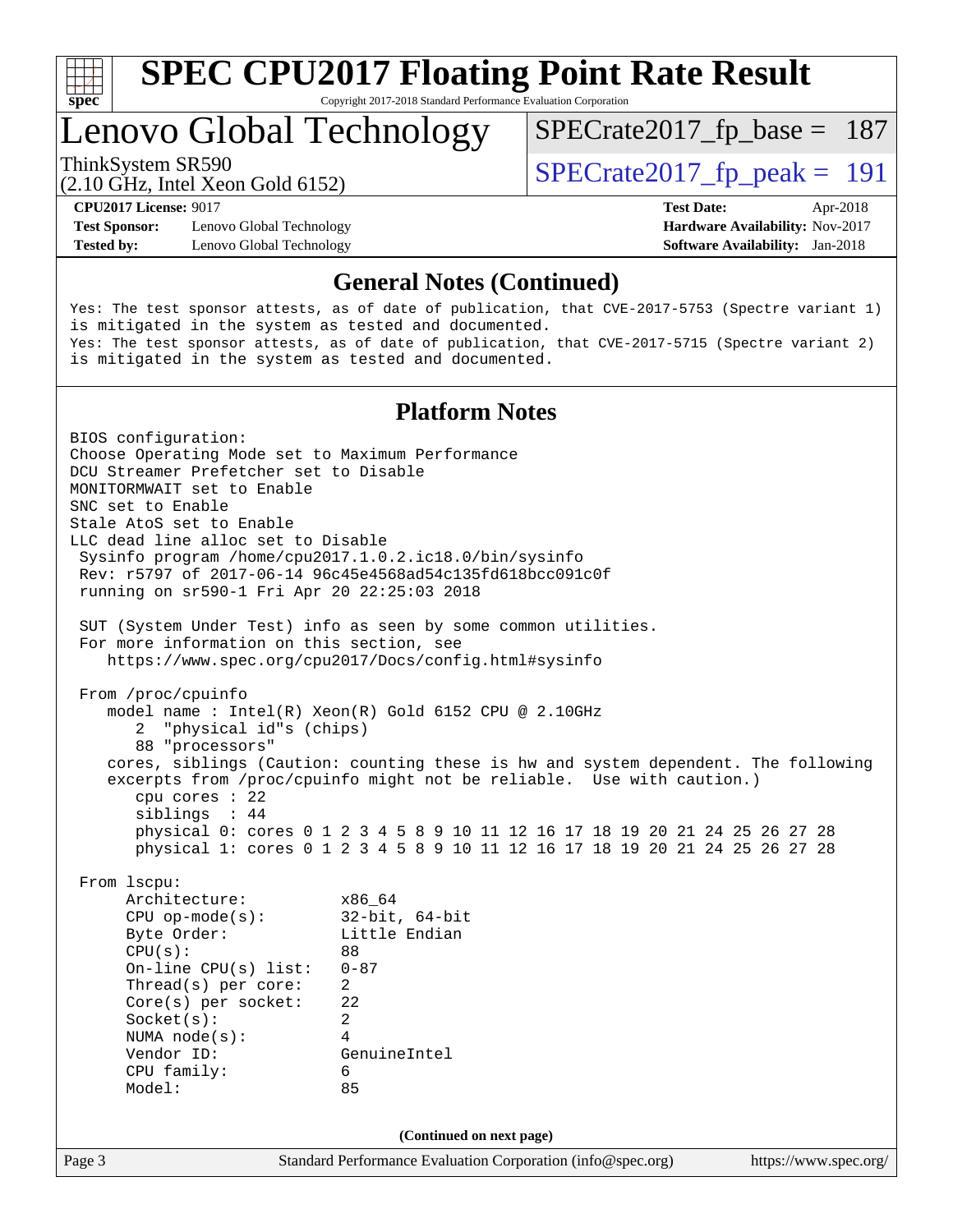

Copyright 2017-2018 Standard Performance Evaluation Corporation

Lenovo Global Technology

ThinkSystem SR590<br>  $(2.10 \text{ GHz})$  Intel Xeon Gold 6152) [SPECrate2017\\_fp\\_base =](http://www.spec.org/auto/cpu2017/Docs/result-fields.html#SPECrate2017fpbase) 187

(2.10 GHz, Intel Xeon Gold 6152)

**[CPU2017 License:](http://www.spec.org/auto/cpu2017/Docs/result-fields.html#CPU2017License)** 9017 **[Test Date:](http://www.spec.org/auto/cpu2017/Docs/result-fields.html#TestDate)** Apr-2018

**[Test Sponsor:](http://www.spec.org/auto/cpu2017/Docs/result-fields.html#TestSponsor)** Lenovo Global Technology **[Hardware Availability:](http://www.spec.org/auto/cpu2017/Docs/result-fields.html#HardwareAvailability)** Nov-2017 **[Tested by:](http://www.spec.org/auto/cpu2017/Docs/result-fields.html#Testedby)** Lenovo Global Technology **[Software Availability:](http://www.spec.org/auto/cpu2017/Docs/result-fields.html#SoftwareAvailability)** Jan-2018

#### **[Platform Notes \(Continued\)](http://www.spec.org/auto/cpu2017/Docs/result-fields.html#PlatformNotes)**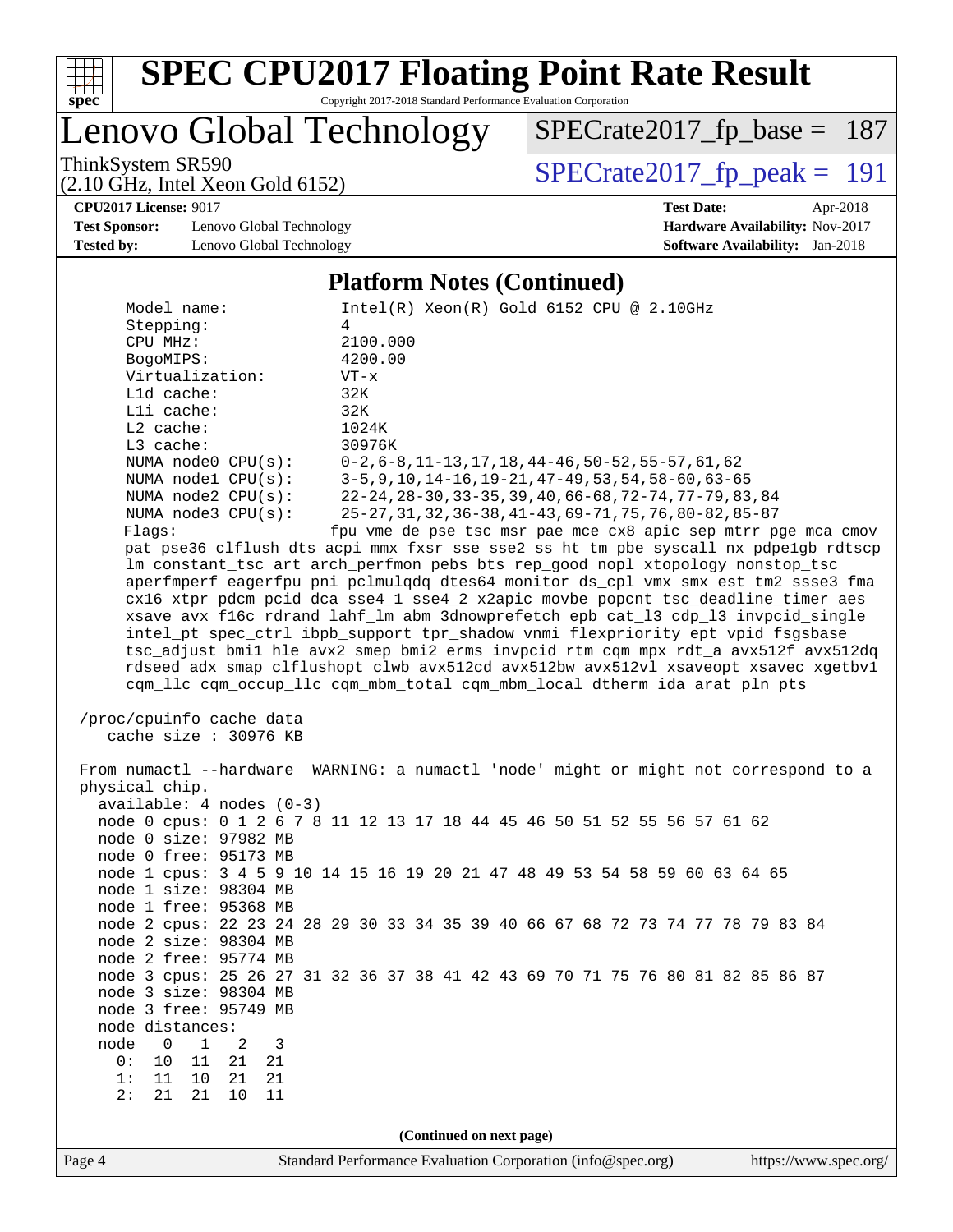| <b>SPEC CPU2017 Floating Point Rate Result</b><br>Copyright 2017-2018 Standard Performance Evaluation Corporation<br>$spec^*$                                                                                                                                                                                                                                                                        |                                                                                                            |
|------------------------------------------------------------------------------------------------------------------------------------------------------------------------------------------------------------------------------------------------------------------------------------------------------------------------------------------------------------------------------------------------------|------------------------------------------------------------------------------------------------------------|
| Lenovo Global Technology                                                                                                                                                                                                                                                                                                                                                                             | $SPECrate2017_fp\_base = 187$                                                                              |
| ThinkSystem SR590<br>$(2.10 \text{ GHz}, \text{Intel Xeon Gold } 6152)$                                                                                                                                                                                                                                                                                                                              | $SPECTate2017$ _fp_peak = 191                                                                              |
| <b>CPU2017 License: 9017</b><br><b>Test Sponsor:</b><br>Lenovo Global Technology<br><b>Tested by:</b><br>Lenovo Global Technology                                                                                                                                                                                                                                                                    | <b>Test Date:</b><br>Apr-2018<br>Hardware Availability: Nov-2017<br><b>Software Availability:</b> Jan-2018 |
| <b>Platform Notes (Continued)</b>                                                                                                                                                                                                                                                                                                                                                                    |                                                                                                            |
| 3:<br>21  21  11  10                                                                                                                                                                                                                                                                                                                                                                                 |                                                                                                            |
| From /proc/meminfo<br>MemTotal:<br>395890920 kB<br>HugePages_Total:<br>0<br>Hugepagesize:<br>2048 kB<br>From /etc/*release* /etc/*version*                                                                                                                                                                                                                                                           |                                                                                                            |
| os-release:<br>NAME="Red Hat Enterprise Linux Server"<br>VERSION="7.4 (Maipo)"<br>ID="rhel"                                                                                                                                                                                                                                                                                                          |                                                                                                            |
| ID LIKE="fedora"<br>VARIANT="Server"<br>VARIANT ID="server"<br>VERSION_ID="7.4"                                                                                                                                                                                                                                                                                                                      |                                                                                                            |
| PRETTY_NAME="Red Hat Enterprise Linux Server 7.4 (Maipo)"<br>redhat-release: Red Hat Enterprise Linux Server release 7.4 (Maipo)<br>system-release: Red Hat Enterprise Linux Server release 7.4 (Maipo)<br>system-release-cpe: cpe:/o:redhat:enterprise_linux:7.4:ga:server                                                                                                                          |                                                                                                            |
| uname $-a$ :<br>Linux sr590-1 3.10.0-693.11.6.el7.x86_64 #1 SMP Thu Dec 28 14:23:39 EST 2017 x86_64<br>x86 64 x86 64 GNU/Linux                                                                                                                                                                                                                                                                       |                                                                                                            |
| run-level 3 Apr 20 11:12                                                                                                                                                                                                                                                                                                                                                                             |                                                                                                            |
| SPEC is set to: /home/cpu2017.1.0.2.ic18.0<br>Type Size Used Avail Use% Mounted on<br>Filesystem<br>73G 618G 11% / home<br>/dev/sda4<br>xfs<br>690G —                                                                                                                                                                                                                                                |                                                                                                            |
| Additional information from dmidecode follows. WARNING: Use caution when you interpret<br>this section. The 'dmidecode' program reads system data which is "intended to allow<br>hardware to be accurately determined", but the intent may not be met, as there are<br>frequent changes to hardware, firmware, and the "DMTF SMBIOS" standard.<br>BIOS Lenovo -[TEE119R-1.22]- 02/06/2018<br>Memory: |                                                                                                            |
| 12x Hynix HMA84GR7AFR4N-VK 32 GB 2 rank 2666<br>4x NO DIMM NO DIMM                                                                                                                                                                                                                                                                                                                                   |                                                                                                            |
| (End of data from sysinfo program)                                                                                                                                                                                                                                                                                                                                                                   |                                                                                                            |
| <b>Compiler Version Notes</b>                                                                                                                                                                                                                                                                                                                                                                        |                                                                                                            |
| 519.1bm_r(base) 538.imagick_r(base, peak) 544.nab_r(base)<br>CC.                                                                                                                                                                                                                                                                                                                                     |                                                                                                            |
|                                                                                                                                                                                                                                                                                                                                                                                                      |                                                                                                            |

Page 5 Standard Performance Evaluation Corporation [\(info@spec.org\)](mailto:info@spec.org) <https://www.spec.org/>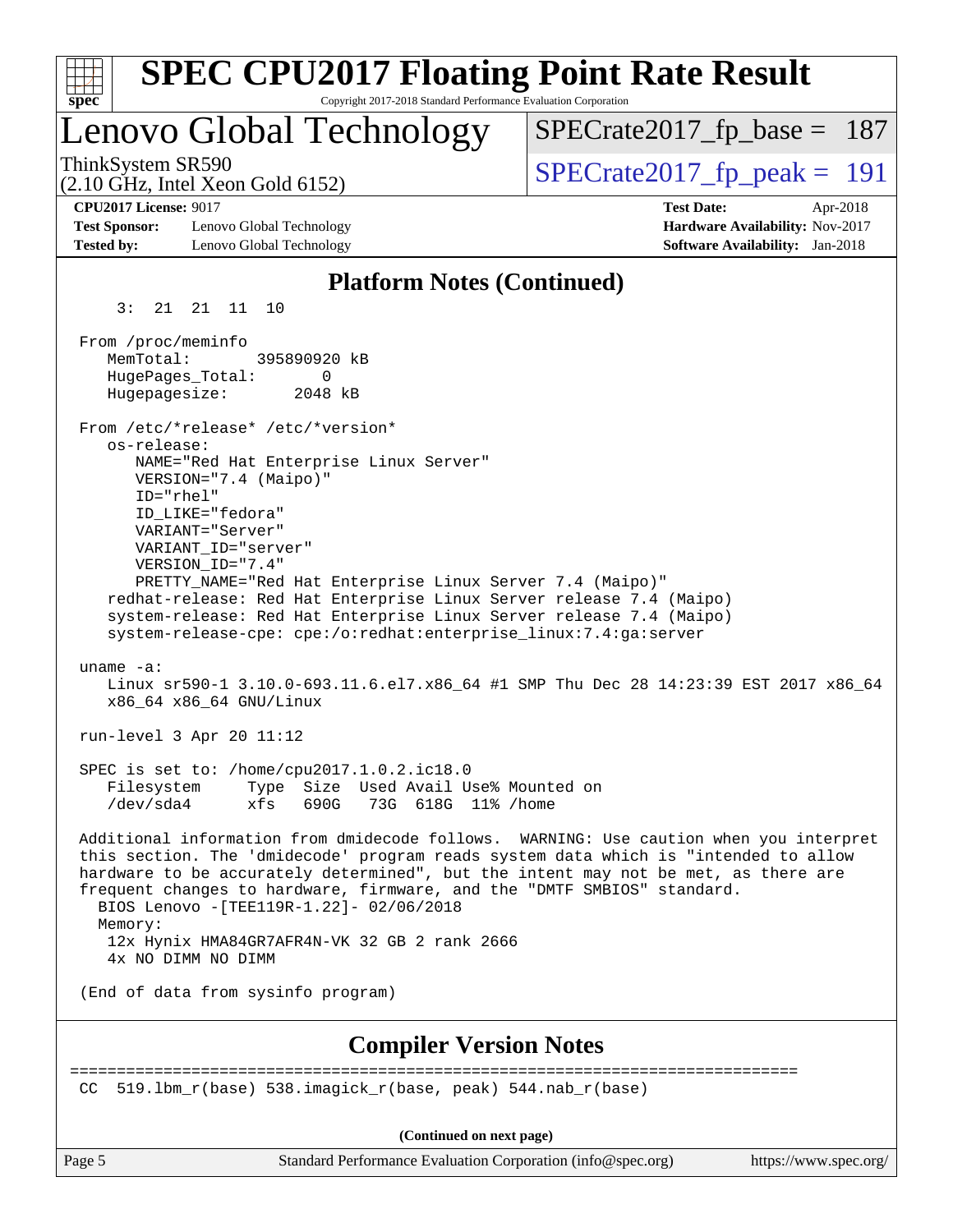| S<br>оe |  |  |  |  |  |
|---------|--|--|--|--|--|

Copyright 2017-2018 Standard Performance Evaluation Corporation

Lenovo Global Technology

ThinkSystem SR590<br>  $(2.10 \text{ GHz})$  Intel Xeon Gold 6152)

[SPECrate2017\\_fp\\_base =](http://www.spec.org/auto/cpu2017/Docs/result-fields.html#SPECrate2017fpbase) 187

(2.10 GHz, Intel Xeon Gold 6152)

**[CPU2017 License:](http://www.spec.org/auto/cpu2017/Docs/result-fields.html#CPU2017License)** 9017 **[Test Date:](http://www.spec.org/auto/cpu2017/Docs/result-fields.html#TestDate)** Apr-2018 **[Test Sponsor:](http://www.spec.org/auto/cpu2017/Docs/result-fields.html#TestSponsor)** Lenovo Global Technology **[Hardware Availability:](http://www.spec.org/auto/cpu2017/Docs/result-fields.html#HardwareAvailability)** Nov-2017 **[Tested by:](http://www.spec.org/auto/cpu2017/Docs/result-fields.html#Testedby)** Lenovo Global Technology **[Software Availability:](http://www.spec.org/auto/cpu2017/Docs/result-fields.html#SoftwareAvailability)** Jan-2018

### **[Compiler Version Notes \(Continued\)](http://www.spec.org/auto/cpu2017/Docs/result-fields.html#CompilerVersionNotes)**

| Page 6                                                                                                                                | Standard Performance Evaluation Corporation (info@spec.org) | https://www.spec.org/ |
|---------------------------------------------------------------------------------------------------------------------------------------|-------------------------------------------------------------|-----------------------|
|                                                                                                                                       | (Continued on next page)                                    |                       |
| 507.cactuBSSN r(base)<br>FC                                                                                                           |                                                             |                       |
|                                                                                                                                       |                                                             |                       |
| icc (ICC) 18.0.0 20170811<br>Copyright (C) 1985-2017 Intel Corporation. All rights reserved.                                          |                                                             |                       |
| icpc (ICC) 18.0.0 20170811<br>Copyright (C) 1985-2017 Intel Corporation. All rights reserved.                                         |                                                             |                       |
| 511.povray_r(peak) 526.blender_r(peak)<br>CC                                                                                          |                                                             |                       |
| Copyright (C) 1985-2017 Intel Corporation. All rights reserved.                                                                       |                                                             |                       |
| icpc (ICC) 18.0.0 20170811<br>Copyright (C) 1985-2017 Intel Corporation. All rights reserved.<br>icc (ICC) 18.0.0 20170811            |                                                             |                       |
| CC 511.povray_r(base) 526.blender_r(base)                                                                                             |                                                             |                       |
| Copyright (C) 1985-2017 Intel Corporation. All rights reserved.                                                                       |                                                             |                       |
| icpc (ICC) 18.0.0 20170811                                                                                                            | ------------------                                          |                       |
| CXXC 508.namd_r(peak) 510.parest_r(peak)                                                                                              |                                                             |                       |
| icpc (ICC) 18.0.0 20170811<br>Copyright (C) 1985-2017 Intel Corporation. All rights reserved.<br>____________________________________ |                                                             |                       |
| CXXC 508.namd_r(base) 510.parest_r(base)                                                                                              |                                                             |                       |
| Copyright (C) 1985-2017 Intel Corporation. All rights reserved.                                                                       |                                                             |                       |
| icc (ICC) 18.0.0 20170811                                                                                                             |                                                             |                       |
| $519.1$ bm_r(peak) $544.nab_r(peak)$<br>CC.                                                                                           |                                                             |                       |
| Copyright (C) 1985-2017 Intel Corporation. All rights reserved.                                                                       |                                                             |                       |
| icc (ICC) 18.0.0 20170811                                                                                                             |                                                             |                       |
|                                                                                                                                       |                                                             |                       |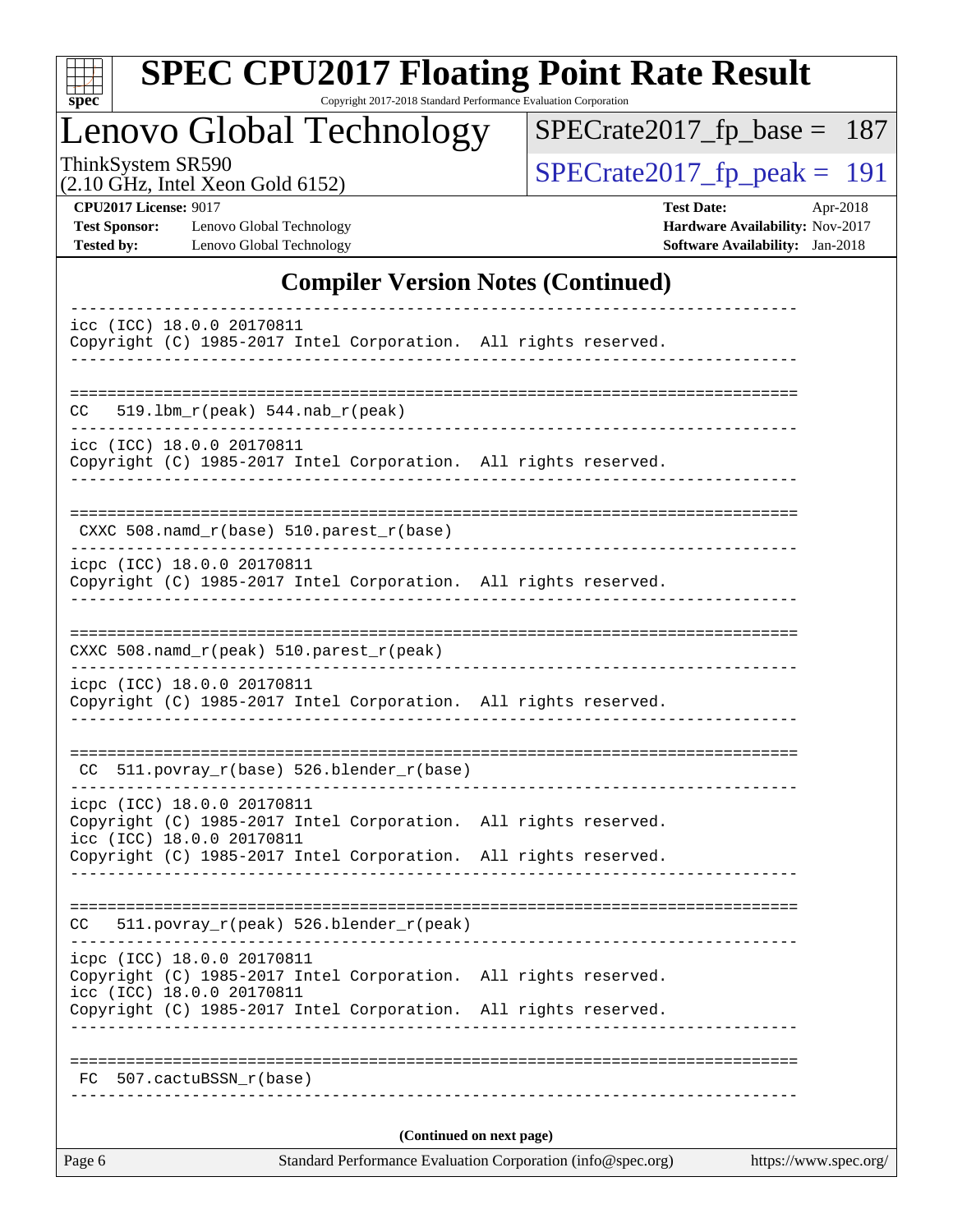

Copyright 2017-2018 Standard Performance Evaluation Corporation

Lenovo Global Technology

ThinkSystem SR590<br>  $(2.10 \text{ GHz})$  Intel Xeon Gold 6152) [SPECrate2017\\_fp\\_base =](http://www.spec.org/auto/cpu2017/Docs/result-fields.html#SPECrate2017fpbase) 187

(2.10 GHz, Intel Xeon Gold 6152)

**[CPU2017 License:](http://www.spec.org/auto/cpu2017/Docs/result-fields.html#CPU2017License)** 9017 **[Test Date:](http://www.spec.org/auto/cpu2017/Docs/result-fields.html#TestDate)** Apr-2018 **[Test Sponsor:](http://www.spec.org/auto/cpu2017/Docs/result-fields.html#TestSponsor)** Lenovo Global Technology **[Hardware Availability:](http://www.spec.org/auto/cpu2017/Docs/result-fields.html#HardwareAvailability)** Nov-2017 **[Tested by:](http://www.spec.org/auto/cpu2017/Docs/result-fields.html#Testedby)** Lenovo Global Technology **[Software Availability:](http://www.spec.org/auto/cpu2017/Docs/result-fields.html#SoftwareAvailability)** Jan-2018

### **[Compiler Version Notes \(Continued\)](http://www.spec.org/auto/cpu2017/Docs/result-fields.html#CompilerVersionNotes)**

|                                                                                                                            | $\mathbf{Complement}$ , ergion rotes (commuta)                           |  |
|----------------------------------------------------------------------------------------------------------------------------|--------------------------------------------------------------------------|--|
| icpc (ICC) 18.0.0 20170811<br>Copyright (C) 1985-2017 Intel Corporation. All rights reserved.<br>icc (ICC) 18.0.0 20170811 |                                                                          |  |
| Copyright (C) 1985-2017 Intel Corporation. All rights reserved.<br>ifort (IFORT) 18.0.0 20170811                           |                                                                          |  |
| Copyright (C) 1985-2017 Intel Corporation. All rights reserved.                                                            |                                                                          |  |
|                                                                                                                            |                                                                          |  |
| FC 507.cactuBSSN_r(peak)                                                                                                   |                                                                          |  |
| icpc (ICC) 18.0.0 20170811                                                                                                 |                                                                          |  |
| Copyright (C) 1985-2017 Intel Corporation. All rights reserved.<br>icc (ICC) 18.0.0 20170811                               |                                                                          |  |
| Copyright (C) 1985-2017 Intel Corporation. All rights reserved.<br>ifort (IFORT) 18.0.0 20170811                           |                                                                          |  |
| Copyright (C) 1985-2017 Intel Corporation. All rights reserved.                                                            |                                                                          |  |
|                                                                                                                            |                                                                          |  |
|                                                                                                                            | FC 503.bwaves_r(base, peak) 549.fotonik3d_r(base, peak) 554.roms_r(base) |  |
| ifort (IFORT) 18.0.0 20170811<br>Copyright (C) 1985-2017 Intel Corporation. All rights reserved.                           |                                                                          |  |
|                                                                                                                            |                                                                          |  |
| $FC 554.rows_r (peak)$                                                                                                     |                                                                          |  |
| ifort (IFORT) 18.0.0 20170811<br>Copyright (C) 1985-2017 Intel Corporation. All rights reserved.                           |                                                                          |  |
| $CC$ 521.wrf_r(base) 527.cam4_r(base)                                                                                      |                                                                          |  |
| ifort (IFORT) 18.0.0 20170811                                                                                              |                                                                          |  |
| Copyright (C) 1985-2017 Intel Corporation. All rights reserved.<br>icc (ICC) 18.0.0 20170811                               |                                                                          |  |
| Copyright (C) 1985-2017 Intel Corporation. All rights reserved.                                                            |                                                                          |  |
|                                                                                                                            |                                                                          |  |
| $521.wrf_r(peak) 527.cam4_r(peak)$<br>CC.                                                                                  |                                                                          |  |
| ifort (IFORT) 18.0.0 20170811<br>Copyright (C) 1985-2017 Intel Corporation. All rights reserved.                           |                                                                          |  |
|                                                                                                                            | (Continued on next page)                                                 |  |
|                                                                                                                            |                                                                          |  |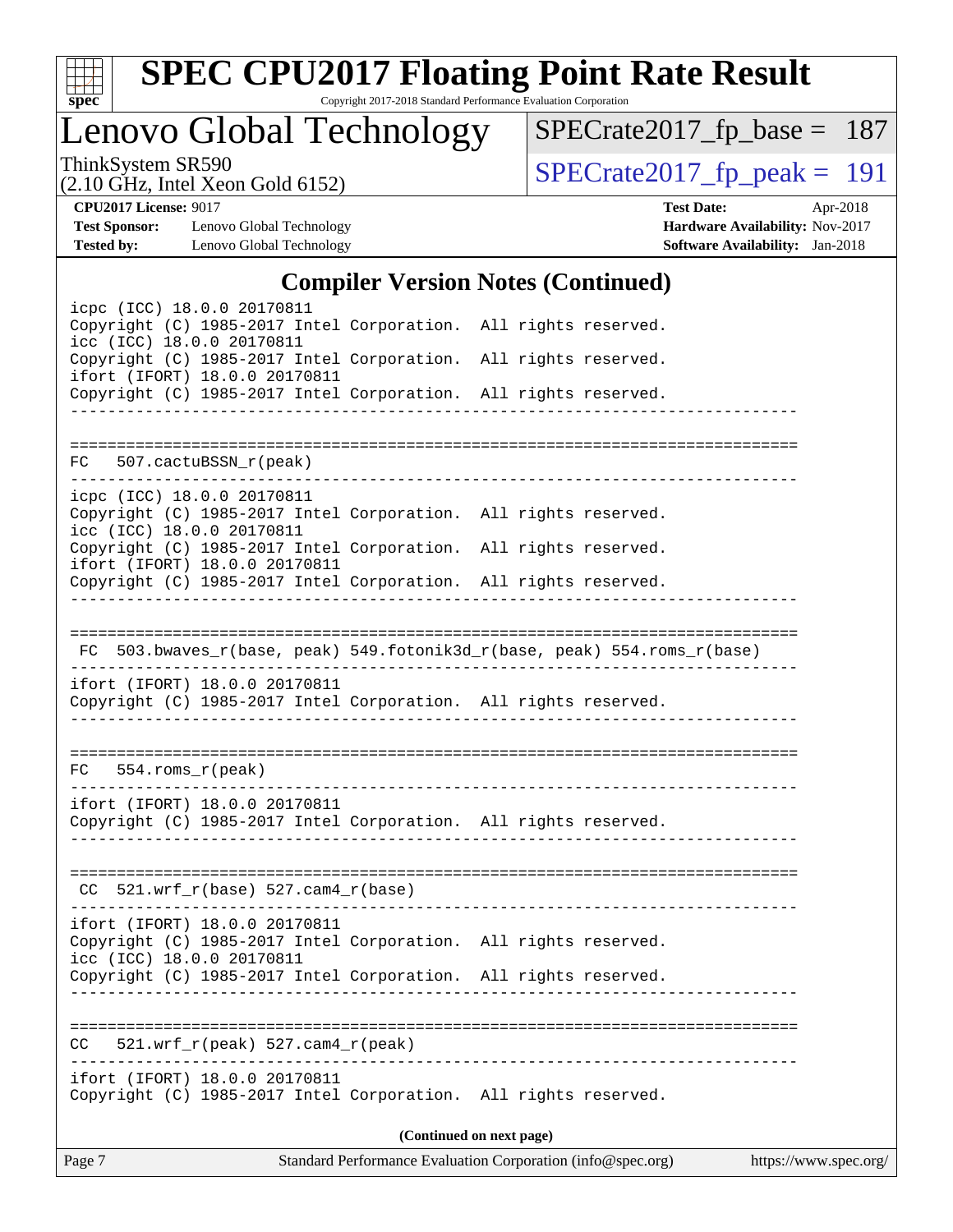

#### **[SPEC CPU2017 Floating Point Rate Result](http://www.spec.org/auto/cpu2017/Docs/result-fields.html#SPECCPU2017FloatingPointRateResult)** Copyright 2017-2018 Standard Performance Evaluation Corporation

# Lenovo Global Technology

ThinkSystem SR590<br>(2.10 GHz, Intel Xeon Gold 6152)  $\text{SPECrate2017\_fp\_peak} = 191$ [SPECrate2017\\_fp\\_base =](http://www.spec.org/auto/cpu2017/Docs/result-fields.html#SPECrate2017fpbase) 187

(2.10 GHz, Intel Xeon Gold 6152)

**[Test Sponsor:](http://www.spec.org/auto/cpu2017/Docs/result-fields.html#TestSponsor)** Lenovo Global Technology **[Hardware Availability:](http://www.spec.org/auto/cpu2017/Docs/result-fields.html#HardwareAvailability)** Nov-2017 **[Tested by:](http://www.spec.org/auto/cpu2017/Docs/result-fields.html#Testedby)** Lenovo Global Technology **[Software Availability:](http://www.spec.org/auto/cpu2017/Docs/result-fields.html#SoftwareAvailability)** Jan-2018

**[CPU2017 License:](http://www.spec.org/auto/cpu2017/Docs/result-fields.html#CPU2017License)** 9017 **[Test Date:](http://www.spec.org/auto/cpu2017/Docs/result-fields.html#TestDate)** Apr-2018

### **[Compiler Version Notes \(Continued\)](http://www.spec.org/auto/cpu2017/Docs/result-fields.html#CompilerVersionNotes)**

icc (ICC) 18.0.0 20170811 Copyright (C) 1985-2017 Intel Corporation. All rights reserved. ------------------------------------------------------------------------------

**[Base Compiler Invocation](http://www.spec.org/auto/cpu2017/Docs/result-fields.html#BaseCompilerInvocation)**

[C benchmarks](http://www.spec.org/auto/cpu2017/Docs/result-fields.html#Cbenchmarks):

[icc](http://www.spec.org/cpu2017/results/res2018q2/cpu2017-20180528-05948.flags.html#user_CCbase_intel_icc_18.0_66fc1ee009f7361af1fbd72ca7dcefbb700085f36577c54f309893dd4ec40d12360134090235512931783d35fd58c0460139e722d5067c5574d8eaf2b3e37e92)

[C++ benchmarks:](http://www.spec.org/auto/cpu2017/Docs/result-fields.html#CXXbenchmarks) [icpc](http://www.spec.org/cpu2017/results/res2018q2/cpu2017-20180528-05948.flags.html#user_CXXbase_intel_icpc_18.0_c510b6838c7f56d33e37e94d029a35b4a7bccf4766a728ee175e80a419847e808290a9b78be685c44ab727ea267ec2f070ec5dc83b407c0218cded6866a35d07)

[Fortran benchmarks](http://www.spec.org/auto/cpu2017/Docs/result-fields.html#Fortranbenchmarks): [ifort](http://www.spec.org/cpu2017/results/res2018q2/cpu2017-20180528-05948.flags.html#user_FCbase_intel_ifort_18.0_8111460550e3ca792625aed983ce982f94888b8b503583aa7ba2b8303487b4d8a21a13e7191a45c5fd58ff318f48f9492884d4413fa793fd88dd292cad7027ca)

[Benchmarks using both Fortran and C](http://www.spec.org/auto/cpu2017/Docs/result-fields.html#BenchmarksusingbothFortranandC): [ifort](http://www.spec.org/cpu2017/results/res2018q2/cpu2017-20180528-05948.flags.html#user_CC_FCbase_intel_ifort_18.0_8111460550e3ca792625aed983ce982f94888b8b503583aa7ba2b8303487b4d8a21a13e7191a45c5fd58ff318f48f9492884d4413fa793fd88dd292cad7027ca) [icc](http://www.spec.org/cpu2017/results/res2018q2/cpu2017-20180528-05948.flags.html#user_CC_FCbase_intel_icc_18.0_66fc1ee009f7361af1fbd72ca7dcefbb700085f36577c54f309893dd4ec40d12360134090235512931783d35fd58c0460139e722d5067c5574d8eaf2b3e37e92)

[Benchmarks using both C and C++](http://www.spec.org/auto/cpu2017/Docs/result-fields.html#BenchmarksusingbothCandCXX): [icpc](http://www.spec.org/cpu2017/results/res2018q2/cpu2017-20180528-05948.flags.html#user_CC_CXXbase_intel_icpc_18.0_c510b6838c7f56d33e37e94d029a35b4a7bccf4766a728ee175e80a419847e808290a9b78be685c44ab727ea267ec2f070ec5dc83b407c0218cded6866a35d07) [icc](http://www.spec.org/cpu2017/results/res2018q2/cpu2017-20180528-05948.flags.html#user_CC_CXXbase_intel_icc_18.0_66fc1ee009f7361af1fbd72ca7dcefbb700085f36577c54f309893dd4ec40d12360134090235512931783d35fd58c0460139e722d5067c5574d8eaf2b3e37e92)

[Benchmarks using Fortran, C, and C++:](http://www.spec.org/auto/cpu2017/Docs/result-fields.html#BenchmarksusingFortranCandCXX) [icpc](http://www.spec.org/cpu2017/results/res2018q2/cpu2017-20180528-05948.flags.html#user_CC_CXX_FCbase_intel_icpc_18.0_c510b6838c7f56d33e37e94d029a35b4a7bccf4766a728ee175e80a419847e808290a9b78be685c44ab727ea267ec2f070ec5dc83b407c0218cded6866a35d07) [icc](http://www.spec.org/cpu2017/results/res2018q2/cpu2017-20180528-05948.flags.html#user_CC_CXX_FCbase_intel_icc_18.0_66fc1ee009f7361af1fbd72ca7dcefbb700085f36577c54f309893dd4ec40d12360134090235512931783d35fd58c0460139e722d5067c5574d8eaf2b3e37e92) [ifort](http://www.spec.org/cpu2017/results/res2018q2/cpu2017-20180528-05948.flags.html#user_CC_CXX_FCbase_intel_ifort_18.0_8111460550e3ca792625aed983ce982f94888b8b503583aa7ba2b8303487b4d8a21a13e7191a45c5fd58ff318f48f9492884d4413fa793fd88dd292cad7027ca)

### **[Base Portability Flags](http://www.spec.org/auto/cpu2017/Docs/result-fields.html#BasePortabilityFlags)**

 503.bwaves\_r: [-DSPEC\\_LP64](http://www.spec.org/cpu2017/results/res2018q2/cpu2017-20180528-05948.flags.html#suite_basePORTABILITY503_bwaves_r_DSPEC_LP64) 507.cactuBSSN\_r: [-DSPEC\\_LP64](http://www.spec.org/cpu2017/results/res2018q2/cpu2017-20180528-05948.flags.html#suite_basePORTABILITY507_cactuBSSN_r_DSPEC_LP64) 508.namd\_r: [-DSPEC\\_LP64](http://www.spec.org/cpu2017/results/res2018q2/cpu2017-20180528-05948.flags.html#suite_basePORTABILITY508_namd_r_DSPEC_LP64) 510.parest\_r: [-DSPEC\\_LP64](http://www.spec.org/cpu2017/results/res2018q2/cpu2017-20180528-05948.flags.html#suite_basePORTABILITY510_parest_r_DSPEC_LP64) 511.povray\_r: [-DSPEC\\_LP64](http://www.spec.org/cpu2017/results/res2018q2/cpu2017-20180528-05948.flags.html#suite_basePORTABILITY511_povray_r_DSPEC_LP64) 519.lbm\_r: [-DSPEC\\_LP64](http://www.spec.org/cpu2017/results/res2018q2/cpu2017-20180528-05948.flags.html#suite_basePORTABILITY519_lbm_r_DSPEC_LP64) 521.wrf\_r: [-DSPEC\\_LP64](http://www.spec.org/cpu2017/results/res2018q2/cpu2017-20180528-05948.flags.html#suite_basePORTABILITY521_wrf_r_DSPEC_LP64) [-DSPEC\\_CASE\\_FLAG](http://www.spec.org/cpu2017/results/res2018q2/cpu2017-20180528-05948.flags.html#b521.wrf_r_baseCPORTABILITY_DSPEC_CASE_FLAG) [-convert big\\_endian](http://www.spec.org/cpu2017/results/res2018q2/cpu2017-20180528-05948.flags.html#user_baseFPORTABILITY521_wrf_r_convert_big_endian_c3194028bc08c63ac5d04de18c48ce6d347e4e562e8892b8bdbdc0214820426deb8554edfa529a3fb25a586e65a3d812c835984020483e7e73212c4d31a38223) 526.blender\_r: [-DSPEC\\_LP64](http://www.spec.org/cpu2017/results/res2018q2/cpu2017-20180528-05948.flags.html#suite_basePORTABILITY526_blender_r_DSPEC_LP64) [-DSPEC\\_LINUX](http://www.spec.org/cpu2017/results/res2018q2/cpu2017-20180528-05948.flags.html#b526.blender_r_baseCPORTABILITY_DSPEC_LINUX) [-funsigned-char](http://www.spec.org/cpu2017/results/res2018q2/cpu2017-20180528-05948.flags.html#user_baseCPORTABILITY526_blender_r_force_uchar_40c60f00ab013830e2dd6774aeded3ff59883ba5a1fc5fc14077f794d777847726e2a5858cbc7672e36e1b067e7e5c1d9a74f7176df07886a243d7cc18edfe67) 527.cam4\_r: [-DSPEC\\_LP64](http://www.spec.org/cpu2017/results/res2018q2/cpu2017-20180528-05948.flags.html#suite_basePORTABILITY527_cam4_r_DSPEC_LP64) [-DSPEC\\_CASE\\_FLAG](http://www.spec.org/cpu2017/results/res2018q2/cpu2017-20180528-05948.flags.html#b527.cam4_r_baseCPORTABILITY_DSPEC_CASE_FLAG) 538.imagick\_r: [-DSPEC\\_LP64](http://www.spec.org/cpu2017/results/res2018q2/cpu2017-20180528-05948.flags.html#suite_basePORTABILITY538_imagick_r_DSPEC_LP64) 544.nab\_r: [-DSPEC\\_LP64](http://www.spec.org/cpu2017/results/res2018q2/cpu2017-20180528-05948.flags.html#suite_basePORTABILITY544_nab_r_DSPEC_LP64) 549.fotonik3d\_r: [-DSPEC\\_LP64](http://www.spec.org/cpu2017/results/res2018q2/cpu2017-20180528-05948.flags.html#suite_basePORTABILITY549_fotonik3d_r_DSPEC_LP64) 554.roms\_r: [-DSPEC\\_LP64](http://www.spec.org/cpu2017/results/res2018q2/cpu2017-20180528-05948.flags.html#suite_basePORTABILITY554_roms_r_DSPEC_LP64)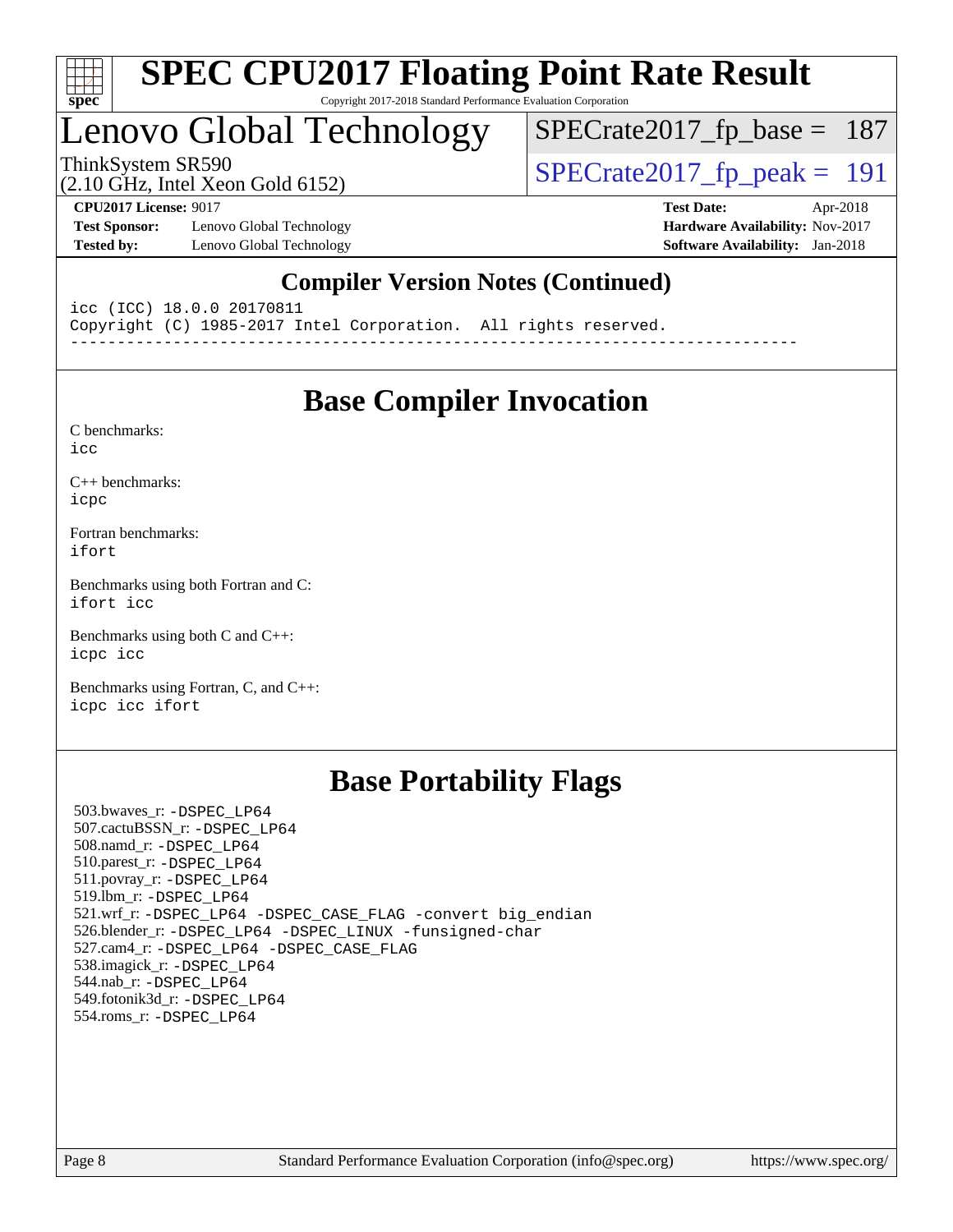

#### **[SPEC CPU2017 Floating Point Rate Result](http://www.spec.org/auto/cpu2017/Docs/result-fields.html#SPECCPU2017FloatingPointRateResult)** Copyright 2017-2018 Standard Performance Evaluation Corporation

### Lenovo Global Technology

ThinkSystem SR590<br>  $\frac{1}{2}$  [SPECrate2017\\_fp\\_peak =](http://www.spec.org/auto/cpu2017/Docs/result-fields.html#SPECrate2017fppeak) 191 [SPECrate2017\\_fp\\_base =](http://www.spec.org/auto/cpu2017/Docs/result-fields.html#SPECrate2017fpbase) 187

(2.10 GHz, Intel Xeon Gold 6152)

**[Test Sponsor:](http://www.spec.org/auto/cpu2017/Docs/result-fields.html#TestSponsor)** Lenovo Global Technology **[Hardware Availability:](http://www.spec.org/auto/cpu2017/Docs/result-fields.html#HardwareAvailability)** Nov-2017 **[Tested by:](http://www.spec.org/auto/cpu2017/Docs/result-fields.html#Testedby)** Lenovo Global Technology **[Software Availability:](http://www.spec.org/auto/cpu2017/Docs/result-fields.html#SoftwareAvailability)** Jan-2018

**[CPU2017 License:](http://www.spec.org/auto/cpu2017/Docs/result-fields.html#CPU2017License)** 9017 **[Test Date:](http://www.spec.org/auto/cpu2017/Docs/result-fields.html#TestDate)** Apr-2018

### **[Base Optimization Flags](http://www.spec.org/auto/cpu2017/Docs/result-fields.html#BaseOptimizationFlags)**

#### [C benchmarks](http://www.spec.org/auto/cpu2017/Docs/result-fields.html#Cbenchmarks):

```
-xCORE-AVX2 -ipo -O3 -no-prec-div -qopt-prefetch -ffinite-math-only
-qopt-mem-layout-trans=3
C++ benchmarks: 
-xCORE-AVX2 -ipo -O3 -no-prec-div -qopt-prefetch -ffinite-math-only
-qopt-mem-layout-trans=3
Fortran benchmarks: 
-xCORE-AVX2 -ipo -O3 -no-prec-div -qopt-prefetch -ffinite-math-only
-qopt-mem-layout-trans=3 -nostandard-realloc-lhs -align array32byte
Benchmarks using both Fortran and C: 
-xCORE-AVX2 -ipo -O3 -no-prec-div -qopt-prefetch -ffinite-math-only
-qopt-mem-layout-trans=3 -nostandard-realloc-lhs -align array32byte
Benchmarks using both C and C++: 
-xCORE-AVX2 -ipo -O3 -no-prec-div -qopt-prefetch -ffinite-math-only
-qopt-mem-layout-trans=3
Benchmarks using Fortran, C, and C++: 
-xCORE-AVX2 -ipo -O3 -no-prec-div -qopt-prefetch -ffinite-math-only
```
#### [-qopt-mem-layout-trans=3](http://www.spec.org/cpu2017/results/res2018q2/cpu2017-20180528-05948.flags.html#user_CC_CXX_FCbase_f-qopt-mem-layout-trans_de80db37974c74b1f0e20d883f0b675c88c3b01e9d123adea9b28688d64333345fb62bc4a798493513fdb68f60282f9a726aa07f478b2f7113531aecce732043) [-nostandard-realloc-lhs](http://www.spec.org/cpu2017/results/res2018q2/cpu2017-20180528-05948.flags.html#user_CC_CXX_FCbase_f_2003_std_realloc_82b4557e90729c0f113870c07e44d33d6f5a304b4f63d4c15d2d0f1fab99f5daaed73bdb9275d9ae411527f28b936061aa8b9c8f2d63842963b95c9dd6426b8a) [-align array32byte](http://www.spec.org/cpu2017/results/res2018q2/cpu2017-20180528-05948.flags.html#user_CC_CXX_FCbase_align_array32byte_b982fe038af199962ba9a80c053b8342c548c85b40b8e86eb3cc33dee0d7986a4af373ac2d51c3f7cf710a18d62fdce2948f201cd044323541f22fc0fffc51b6)

### **[Base Other Flags](http://www.spec.org/auto/cpu2017/Docs/result-fields.html#BaseOtherFlags)**

[C benchmarks](http://www.spec.org/auto/cpu2017/Docs/result-fields.html#Cbenchmarks):  $-m64 - std = c11$  $-m64 - std = c11$ [C++ benchmarks:](http://www.spec.org/auto/cpu2017/Docs/result-fields.html#CXXbenchmarks) [-m64](http://www.spec.org/cpu2017/results/res2018q2/cpu2017-20180528-05948.flags.html#user_CXXbase_intel_intel64_18.0_af43caccfc8ded86e7699f2159af6efc7655f51387b94da716254467f3c01020a5059329e2569e4053f409e7c9202a7efc638f7a6d1ffb3f52dea4a3e31d82ab) [Fortran benchmarks](http://www.spec.org/auto/cpu2017/Docs/result-fields.html#Fortranbenchmarks): [-m64](http://www.spec.org/cpu2017/results/res2018q2/cpu2017-20180528-05948.flags.html#user_FCbase_intel_intel64_18.0_af43caccfc8ded86e7699f2159af6efc7655f51387b94da716254467f3c01020a5059329e2569e4053f409e7c9202a7efc638f7a6d1ffb3f52dea4a3e31d82ab) [Benchmarks using both Fortran and C](http://www.spec.org/auto/cpu2017/Docs/result-fields.html#BenchmarksusingbothFortranandC):  $-m64$   $-std=cl1$ [Benchmarks using both C and C++](http://www.spec.org/auto/cpu2017/Docs/result-fields.html#BenchmarksusingbothCandCXX):  $-m64 - std= c11$  $-m64 - std= c11$ [Benchmarks using Fortran, C, and C++:](http://www.spec.org/auto/cpu2017/Docs/result-fields.html#BenchmarksusingFortranCandCXX)  $-m64 - std = c11$  $-m64 - std = c11$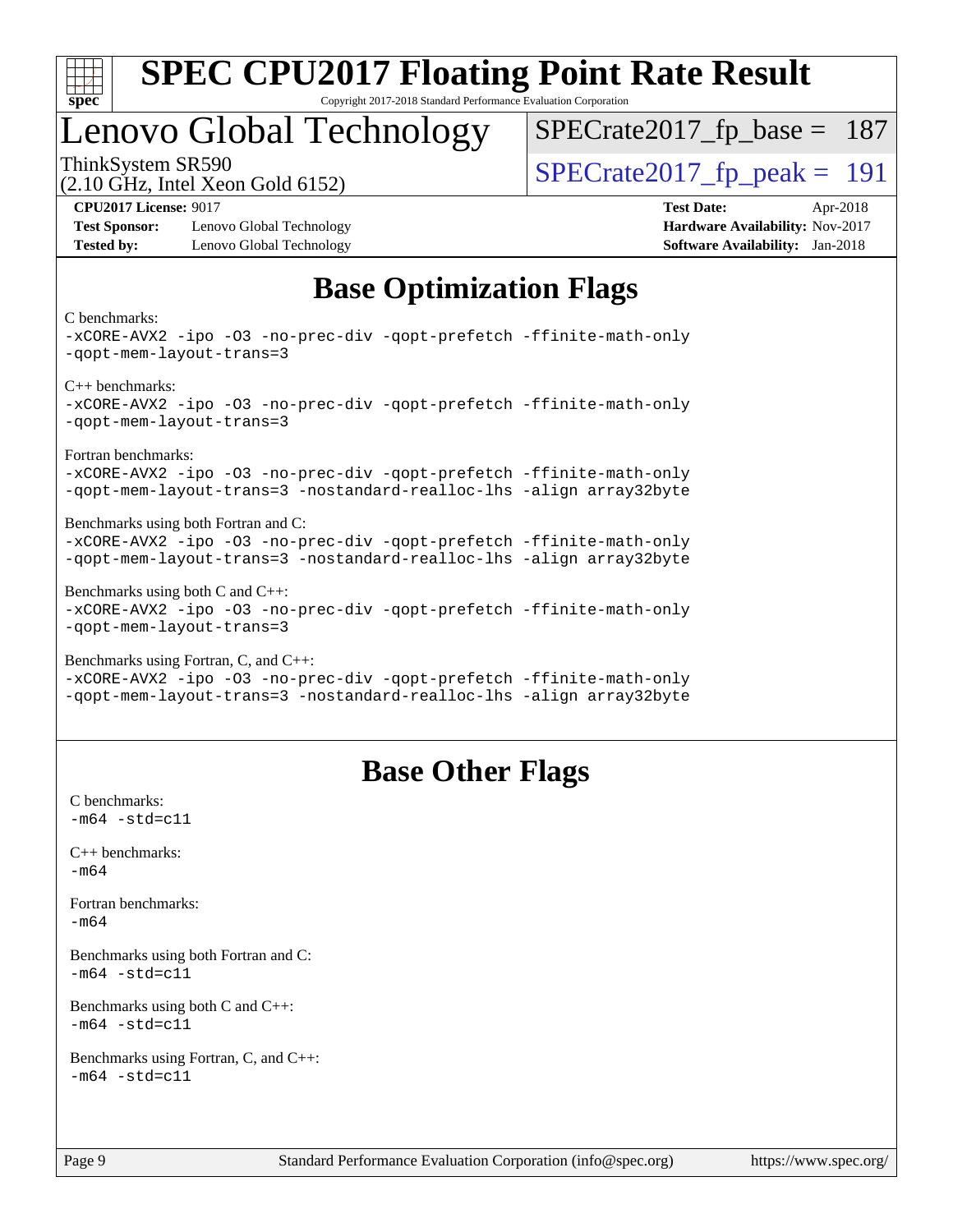

#### **[SPEC CPU2017 Floating Point Rate Result](http://www.spec.org/auto/cpu2017/Docs/result-fields.html#SPECCPU2017FloatingPointRateResult)** Copyright 2017-2018 Standard Performance Evaluation Corporation

## Lenovo Global Technology

ThinkSystem SR590<br>(2.10 GHz, Intel Xeon Gold 6152)  $\text{SPECrate2017\_fp\_peak} = 191$ [SPECrate2017\\_fp\\_base =](http://www.spec.org/auto/cpu2017/Docs/result-fields.html#SPECrate2017fpbase) 187

(2.10 GHz, Intel Xeon Gold 6152)

**[Test Sponsor:](http://www.spec.org/auto/cpu2017/Docs/result-fields.html#TestSponsor)** Lenovo Global Technology **[Hardware Availability:](http://www.spec.org/auto/cpu2017/Docs/result-fields.html#HardwareAvailability)** Nov-2017 **[Tested by:](http://www.spec.org/auto/cpu2017/Docs/result-fields.html#Testedby)** Lenovo Global Technology **[Software Availability:](http://www.spec.org/auto/cpu2017/Docs/result-fields.html#SoftwareAvailability)** Jan-2018

**[CPU2017 License:](http://www.spec.org/auto/cpu2017/Docs/result-fields.html#CPU2017License)** 9017 **[Test Date:](http://www.spec.org/auto/cpu2017/Docs/result-fields.html#TestDate)** Apr-2018

### **[Peak Compiler Invocation](http://www.spec.org/auto/cpu2017/Docs/result-fields.html#PeakCompilerInvocation)**

[C benchmarks](http://www.spec.org/auto/cpu2017/Docs/result-fields.html#Cbenchmarks):

[icc](http://www.spec.org/cpu2017/results/res2018q2/cpu2017-20180528-05948.flags.html#user_CCpeak_intel_icc_18.0_66fc1ee009f7361af1fbd72ca7dcefbb700085f36577c54f309893dd4ec40d12360134090235512931783d35fd58c0460139e722d5067c5574d8eaf2b3e37e92)

[C++ benchmarks:](http://www.spec.org/auto/cpu2017/Docs/result-fields.html#CXXbenchmarks) [icpc](http://www.spec.org/cpu2017/results/res2018q2/cpu2017-20180528-05948.flags.html#user_CXXpeak_intel_icpc_18.0_c510b6838c7f56d33e37e94d029a35b4a7bccf4766a728ee175e80a419847e808290a9b78be685c44ab727ea267ec2f070ec5dc83b407c0218cded6866a35d07)

[Fortran benchmarks](http://www.spec.org/auto/cpu2017/Docs/result-fields.html#Fortranbenchmarks): [ifort](http://www.spec.org/cpu2017/results/res2018q2/cpu2017-20180528-05948.flags.html#user_FCpeak_intel_ifort_18.0_8111460550e3ca792625aed983ce982f94888b8b503583aa7ba2b8303487b4d8a21a13e7191a45c5fd58ff318f48f9492884d4413fa793fd88dd292cad7027ca)

[Benchmarks using both Fortran and C](http://www.spec.org/auto/cpu2017/Docs/result-fields.html#BenchmarksusingbothFortranandC): [ifort](http://www.spec.org/cpu2017/results/res2018q2/cpu2017-20180528-05948.flags.html#user_CC_FCpeak_intel_ifort_18.0_8111460550e3ca792625aed983ce982f94888b8b503583aa7ba2b8303487b4d8a21a13e7191a45c5fd58ff318f48f9492884d4413fa793fd88dd292cad7027ca) [icc](http://www.spec.org/cpu2017/results/res2018q2/cpu2017-20180528-05948.flags.html#user_CC_FCpeak_intel_icc_18.0_66fc1ee009f7361af1fbd72ca7dcefbb700085f36577c54f309893dd4ec40d12360134090235512931783d35fd58c0460139e722d5067c5574d8eaf2b3e37e92)

[Benchmarks using both C and C++:](http://www.spec.org/auto/cpu2017/Docs/result-fields.html#BenchmarksusingbothCandCXX) [icpc](http://www.spec.org/cpu2017/results/res2018q2/cpu2017-20180528-05948.flags.html#user_CC_CXXpeak_intel_icpc_18.0_c510b6838c7f56d33e37e94d029a35b4a7bccf4766a728ee175e80a419847e808290a9b78be685c44ab727ea267ec2f070ec5dc83b407c0218cded6866a35d07) [icc](http://www.spec.org/cpu2017/results/res2018q2/cpu2017-20180528-05948.flags.html#user_CC_CXXpeak_intel_icc_18.0_66fc1ee009f7361af1fbd72ca7dcefbb700085f36577c54f309893dd4ec40d12360134090235512931783d35fd58c0460139e722d5067c5574d8eaf2b3e37e92)

[Benchmarks using Fortran, C, and C++](http://www.spec.org/auto/cpu2017/Docs/result-fields.html#BenchmarksusingFortranCandCXX): [icpc](http://www.spec.org/cpu2017/results/res2018q2/cpu2017-20180528-05948.flags.html#user_CC_CXX_FCpeak_intel_icpc_18.0_c510b6838c7f56d33e37e94d029a35b4a7bccf4766a728ee175e80a419847e808290a9b78be685c44ab727ea267ec2f070ec5dc83b407c0218cded6866a35d07) [icc](http://www.spec.org/cpu2017/results/res2018q2/cpu2017-20180528-05948.flags.html#user_CC_CXX_FCpeak_intel_icc_18.0_66fc1ee009f7361af1fbd72ca7dcefbb700085f36577c54f309893dd4ec40d12360134090235512931783d35fd58c0460139e722d5067c5574d8eaf2b3e37e92) [ifort](http://www.spec.org/cpu2017/results/res2018q2/cpu2017-20180528-05948.flags.html#user_CC_CXX_FCpeak_intel_ifort_18.0_8111460550e3ca792625aed983ce982f94888b8b503583aa7ba2b8303487b4d8a21a13e7191a45c5fd58ff318f48f9492884d4413fa793fd88dd292cad7027ca)

### **[Peak Portability Flags](http://www.spec.org/auto/cpu2017/Docs/result-fields.html#PeakPortabilityFlags)**

Same as Base Portability Flags

### **[Peak Optimization Flags](http://www.spec.org/auto/cpu2017/Docs/result-fields.html#PeakOptimizationFlags)**

[C benchmarks](http://www.spec.org/auto/cpu2017/Docs/result-fields.html#Cbenchmarks):

 519.lbm\_r: [-prof-gen](http://www.spec.org/cpu2017/results/res2018q2/cpu2017-20180528-05948.flags.html#user_peakPASS1_CFLAGSPASS1_LDFLAGS519_lbm_r_prof_gen_5aa4926d6013ddb2a31985c654b3eb18169fc0c6952a63635c234f711e6e63dd76e94ad52365559451ec499a2cdb89e4dc58ba4c67ef54ca681ffbe1461d6b36)(pass 1) [-prof-use](http://www.spec.org/cpu2017/results/res2018q2/cpu2017-20180528-05948.flags.html#user_peakPASS2_CFLAGSPASS2_LDFLAGS519_lbm_r_prof_use_1a21ceae95f36a2b53c25747139a6c16ca95bd9def2a207b4f0849963b97e94f5260e30a0c64f4bb623698870e679ca08317ef8150905d41bd88c6f78df73f19)(pass 2) [-ipo](http://www.spec.org/cpu2017/results/res2018q2/cpu2017-20180528-05948.flags.html#user_peakPASS1_COPTIMIZEPASS2_COPTIMIZE519_lbm_r_f-ipo) [-xCORE-AVX2](http://www.spec.org/cpu2017/results/res2018q2/cpu2017-20180528-05948.flags.html#user_peakPASS2_COPTIMIZE519_lbm_r_f-xCORE-AVX2) [-O3](http://www.spec.org/cpu2017/results/res2018q2/cpu2017-20180528-05948.flags.html#user_peakPASS1_COPTIMIZEPASS2_COPTIMIZE519_lbm_r_f-O3) [-no-prec-div](http://www.spec.org/cpu2017/results/res2018q2/cpu2017-20180528-05948.flags.html#user_peakPASS1_COPTIMIZEPASS2_COPTIMIZE519_lbm_r_f-no-prec-div) [-qopt-prefetch](http://www.spec.org/cpu2017/results/res2018q2/cpu2017-20180528-05948.flags.html#user_peakPASS1_COPTIMIZEPASS2_COPTIMIZE519_lbm_r_f-qopt-prefetch) [-ffinite-math-only](http://www.spec.org/cpu2017/results/res2018q2/cpu2017-20180528-05948.flags.html#user_peakPASS1_COPTIMIZEPASS2_COPTIMIZE519_lbm_r_f_finite_math_only_cb91587bd2077682c4b38af759c288ed7c732db004271a9512da14a4f8007909a5f1427ecbf1a0fb78ff2a814402c6114ac565ca162485bbcae155b5e4258871) [-qopt-mem-layout-trans=3](http://www.spec.org/cpu2017/results/res2018q2/cpu2017-20180528-05948.flags.html#user_peakPASS1_COPTIMIZEPASS2_COPTIMIZE519_lbm_r_f-qopt-mem-layout-trans_de80db37974c74b1f0e20d883f0b675c88c3b01e9d123adea9b28688d64333345fb62bc4a798493513fdb68f60282f9a726aa07f478b2f7113531aecce732043) 538.imagick\_r: [-xCORE-AVX2](http://www.spec.org/cpu2017/results/res2018q2/cpu2017-20180528-05948.flags.html#user_peakCOPTIMIZE538_imagick_r_f-xCORE-AVX2) [-ipo](http://www.spec.org/cpu2017/results/res2018q2/cpu2017-20180528-05948.flags.html#user_peakCOPTIMIZE538_imagick_r_f-ipo) [-O3](http://www.spec.org/cpu2017/results/res2018q2/cpu2017-20180528-05948.flags.html#user_peakCOPTIMIZE538_imagick_r_f-O3) [-no-prec-div](http://www.spec.org/cpu2017/results/res2018q2/cpu2017-20180528-05948.flags.html#user_peakCOPTIMIZE538_imagick_r_f-no-prec-div) [-qopt-prefetch](http://www.spec.org/cpu2017/results/res2018q2/cpu2017-20180528-05948.flags.html#user_peakCOPTIMIZE538_imagick_r_f-qopt-prefetch) [-ffinite-math-only](http://www.spec.org/cpu2017/results/res2018q2/cpu2017-20180528-05948.flags.html#user_peakCOPTIMIZE538_imagick_r_f_finite_math_only_cb91587bd2077682c4b38af759c288ed7c732db004271a9512da14a4f8007909a5f1427ecbf1a0fb78ff2a814402c6114ac565ca162485bbcae155b5e4258871) [-qopt-mem-layout-trans=3](http://www.spec.org/cpu2017/results/res2018q2/cpu2017-20180528-05948.flags.html#user_peakCOPTIMIZE538_imagick_r_f-qopt-mem-layout-trans_de80db37974c74b1f0e20d883f0b675c88c3b01e9d123adea9b28688d64333345fb62bc4a798493513fdb68f60282f9a726aa07f478b2f7113531aecce732043) 544.nab\_r: Same as 519.lbm\_r [C++ benchmarks:](http://www.spec.org/auto/cpu2017/Docs/result-fields.html#CXXbenchmarks) [-prof-gen](http://www.spec.org/cpu2017/results/res2018q2/cpu2017-20180528-05948.flags.html#user_CXXpeak_prof_gen_5aa4926d6013ddb2a31985c654b3eb18169fc0c6952a63635c234f711e6e63dd76e94ad52365559451ec499a2cdb89e4dc58ba4c67ef54ca681ffbe1461d6b36)(pass 1) [-prof-use](http://www.spec.org/cpu2017/results/res2018q2/cpu2017-20180528-05948.flags.html#user_CXXpeak_prof_use_1a21ceae95f36a2b53c25747139a6c16ca95bd9def2a207b4f0849963b97e94f5260e30a0c64f4bb623698870e679ca08317ef8150905d41bd88c6f78df73f19)(pass 2) [-ipo](http://www.spec.org/cpu2017/results/res2018q2/cpu2017-20180528-05948.flags.html#user_CXXpeak_f-ipo) [-xCORE-AVX2](http://www.spec.org/cpu2017/results/res2018q2/cpu2017-20180528-05948.flags.html#user_CXXpeak_f-xCORE-AVX2) [-O3](http://www.spec.org/cpu2017/results/res2018q2/cpu2017-20180528-05948.flags.html#user_CXXpeak_f-O3) [-no-prec-div](http://www.spec.org/cpu2017/results/res2018q2/cpu2017-20180528-05948.flags.html#user_CXXpeak_f-no-prec-div) [-qopt-prefetch](http://www.spec.org/cpu2017/results/res2018q2/cpu2017-20180528-05948.flags.html#user_CXXpeak_f-qopt-prefetch) [-ffinite-math-only](http://www.spec.org/cpu2017/results/res2018q2/cpu2017-20180528-05948.flags.html#user_CXXpeak_f_finite_math_only_cb91587bd2077682c4b38af759c288ed7c732db004271a9512da14a4f8007909a5f1427ecbf1a0fb78ff2a814402c6114ac565ca162485bbcae155b5e4258871) [-qopt-mem-layout-trans=3](http://www.spec.org/cpu2017/results/res2018q2/cpu2017-20180528-05948.flags.html#user_CXXpeak_f-qopt-mem-layout-trans_de80db37974c74b1f0e20d883f0b675c88c3b01e9d123adea9b28688d64333345fb62bc4a798493513fdb68f60282f9a726aa07f478b2f7113531aecce732043) [Fortran benchmarks](http://www.spec.org/auto/cpu2017/Docs/result-fields.html#Fortranbenchmarks): **(Continued on next page)**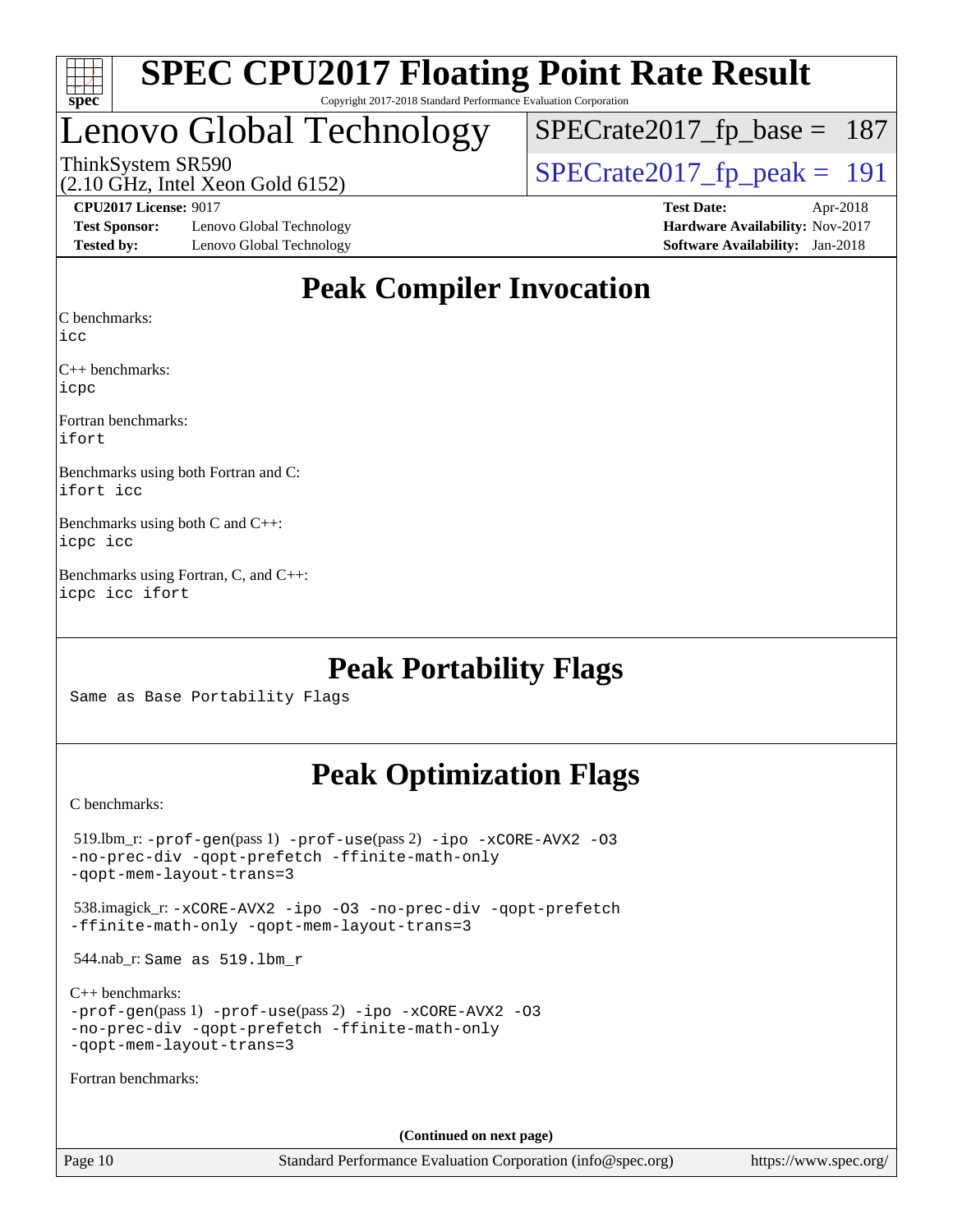

Copyright 2017-2018 Standard Performance Evaluation Corporation

## enovo Global Technology

ThinkSystem SR590<br>  $\frac{1}{2}$  [SPECrate2017\\_fp\\_peak =](http://www.spec.org/auto/cpu2017/Docs/result-fields.html#SPECrate2017fppeak) 191 [SPECrate2017\\_fp\\_base =](http://www.spec.org/auto/cpu2017/Docs/result-fields.html#SPECrate2017fpbase) 187

(2.10 GHz, Intel Xeon Gold 6152)

**[Test Sponsor:](http://www.spec.org/auto/cpu2017/Docs/result-fields.html#TestSponsor)** Lenovo Global Technology **[Hardware Availability:](http://www.spec.org/auto/cpu2017/Docs/result-fields.html#HardwareAvailability)** Nov-2017 **[Tested by:](http://www.spec.org/auto/cpu2017/Docs/result-fields.html#Testedby)** Lenovo Global Technology **[Software Availability:](http://www.spec.org/auto/cpu2017/Docs/result-fields.html#SoftwareAvailability)** Jan-2018

**[CPU2017 License:](http://www.spec.org/auto/cpu2017/Docs/result-fields.html#CPU2017License)** 9017 **[Test Date:](http://www.spec.org/auto/cpu2017/Docs/result-fields.html#TestDate)** Apr-2018

### **[Peak Optimization Flags \(Continued\)](http://www.spec.org/auto/cpu2017/Docs/result-fields.html#PeakOptimizationFlags)**

```
(info@spec.org)https://www.spec.org/
  503.bwaves_r: -xCORE-AVX2 -ipo -O3 -no-prec-div -qopt-prefetch
-ffinite-math-only -qopt-mem-layout-trans=3
-nostandard-realloc-lhs -align array32byte
  549.fotonik3d_r: Same as 503.bwaves_r
  554.roms_r: -prof-gen(pass 1) -prof-use(pass 2) -ipo -xCORE-AVX2 -O3
-no-prec-div -qopt-prefetch -ffinite-math-only
-qopt-mem-layout-trans=3 -nostandard-realloc-lhs
-align array32byte
Benchmarks using both Fortran and C: 
-prof-gen(pass 1) -prof-use(pass 2) -ipo -xCORE-AVX2 -O3
-no-prec-div -qopt-prefetch -ffinite-math-only
-qopt-mem-layout-trans=3 -nostandard-realloc-lhs -align array32byte
Benchmarks using both C and C++: 
-prof-gen(pass 1) -prof-use(pass 2) -ipo -xCORE-AVX2 -O3
-no-prec-div -qopt-prefetch -ffinite-math-only
-qopt-mem-layout-trans=3
Benchmarks using Fortran, C, and C++: 
-prof-gen(pass 1) -prof-use(pass 2) -ipo -xCORE-AVX2 -O3
-no-prec-div -qopt-prefetch -ffinite-math-only
-qopt-mem-layout-trans=3 -nostandard-realloc-lhs -align array32byte
                                 Peak Other Flags
C benchmarks: 
-m64 - std= c11C++ benchmarks: 
-m64Fortran benchmarks: 
-m64
Benchmarks using both Fortran and C: 
-m64 - std= c11Benchmarks using both C and C++: 
-m64 - std= c11(Continued on next page)
```